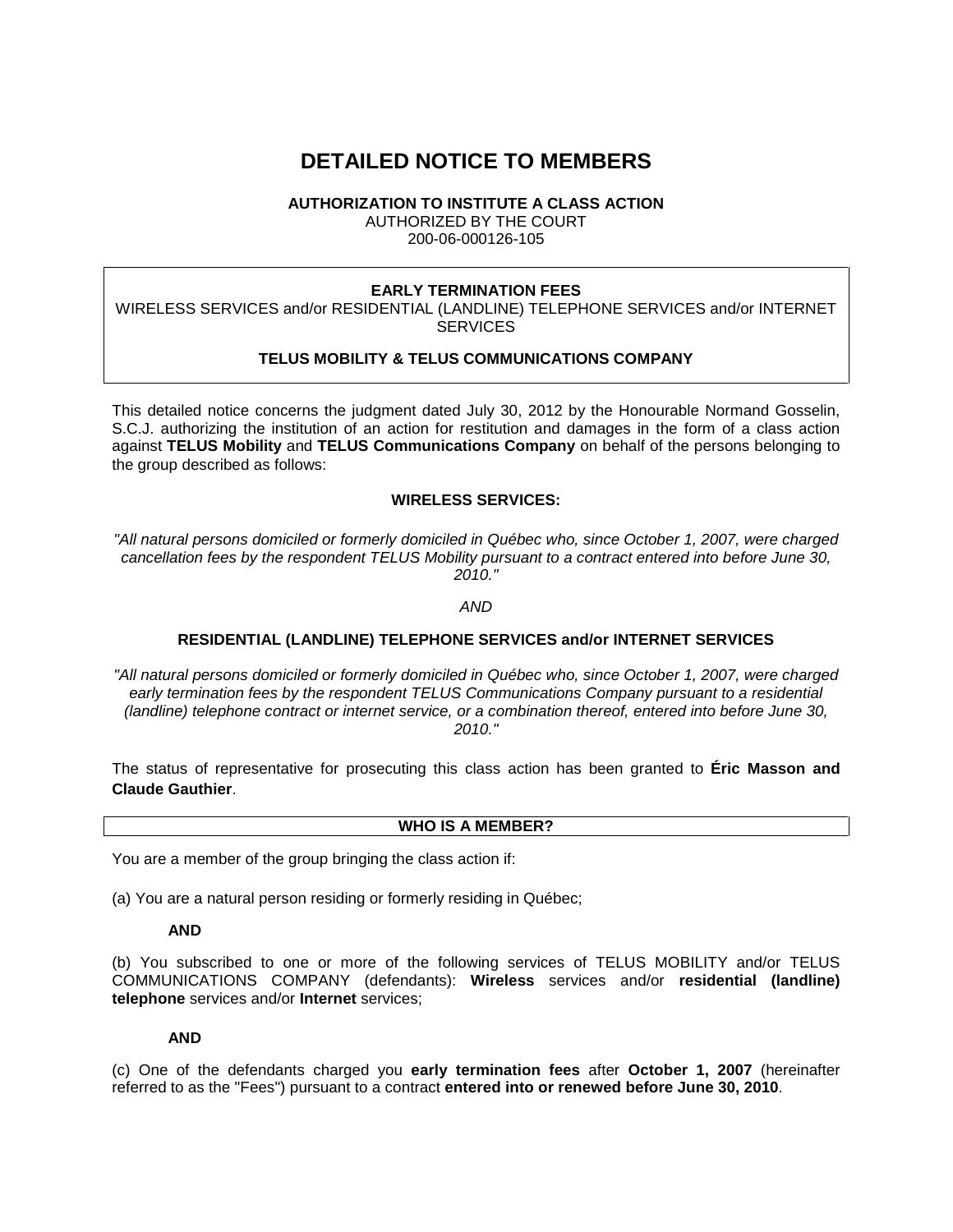## **WHAT IS THE OBJECTIVE OF THE CLASS ACTION?**

The representatives allege that the defendants charged Fees upon the early termination of a contract that the representatives consider abusive and disproportionate, contrary to the law governing the right of unilateral cancellation of contract as set out in the *Civil Code of Québec* and the *Consumer Protection Act*.

The Superior Court will decide if the defendants were at fault and if the class members should be compensated.

The principal questions that will be decided in connection with this class action can be summarized as follows:

(1) Did TELUS Communications Company notify the Members in advance of the exact amount of the early termination fees it charged them? If not, can those fees be recovered?

(2) Are the early termination fees charged by the defendants to the Members abusive within the meaning of Article 1437 *C.C.Q.* or tantamount to exploitation of the consumer within the meaning of Section 8 of the *Consumer Protection Act*?

(3) Does the amount of the early termination fees charged to Members exceed the actual harm incurred by the defendants?

(4) Do the early termination fees charged by the defendants to the Members contravene the law governing the unilateral cancellation of a contract?

(5) Are the Members entitled to punitive damages?

The essence of the conclusions sought by the applicants can, in particular, be summarized as follows:

*"ORDER TELUS Communications Company to refund to the members any early termination fees that were paid by a member while they were not notified of this clause in the contract, with interest and the additional indemnity calculated as of July 4, 2011.*

*ORDER the defendants to pay the members who were notified of the early termination clause an amount equal to the amount by which the cancellation fees paid by them exceeds the harm actually incurred by the defendants, with interest al the legal rate plus the additional indemnity under Article 1619 of the Civil Code of Québec, calculated as of July 4, 2011 for TELUS Communications Company and as of October 5, 2010 for TELUS Mobility.*

*ORDER the defendants to pay a lump sum, to be determined, as punitive damages, with interest at the legal rate plus the additional indemnity under Article 1619 of the Civil Code of Québec, calculated as of February 21, 2012.*

*ORDER that the above damages be the object of individual claims and that punitive damages be subject to collective recovery, the whole in accordance with articles 1037 to 1040 of the Code of Civil Procedures.*

*ORDER the defendants to provide such further and other relief as is considered fair and reasonable."*

#### **WHAT ARE YOUR RIGHTS?**

**To participate in the class action**